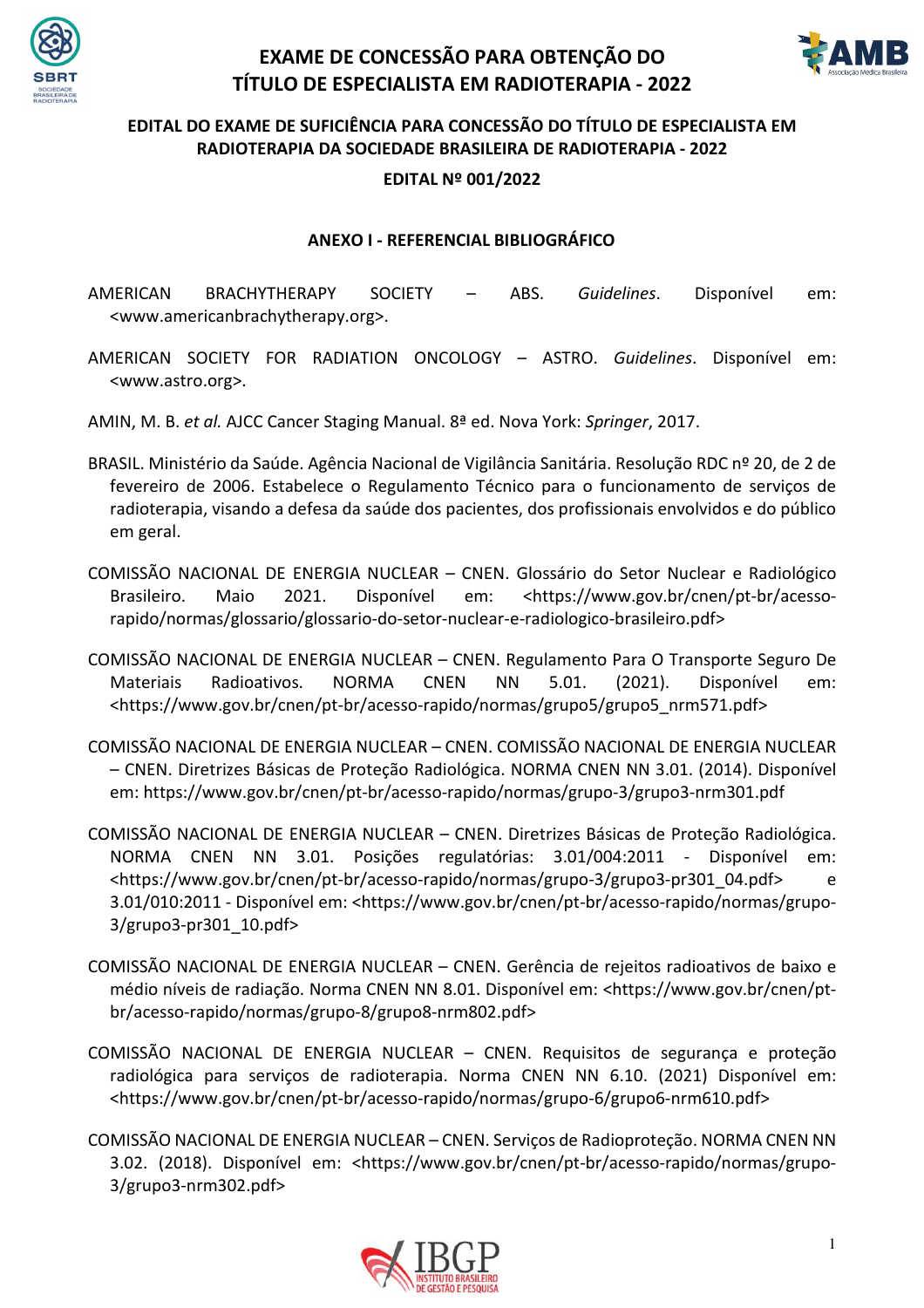



- COMISSÃO NACIONAL DE ENERGIA NUCLEAR CNEN. Proteção Física de Fontes Radiativas e Instalações Radiativas Associadas. NORMA CNEN NN 2.06. (2019). Disponível em: <https://www.gov.br/cnen/pt-br/acesso-rapido/normas/grupo-3/grupo3-nrm302.pdf>
- COMISSÃO NACIONAL DE ENERGIA NUCLEAR CNEN. CNEN NN 6.02 Licenciamento de Instalações Radiativas. Norma CNEN NN 6.02. (2022) Disponível em: <https://www.gov.br/cnen/ptbr/acesso-rapido/normas/grupo-6/NormaCNENNN6.02.pdf>
- COMISSÃO NACIONAL DE ENERGIA NUCLEAR CNEN. Requisitos para o Registro de Pessoas Físicas para o Preparo, Uso e Manuseio Fontes Radioativas. CNEN Norma NN 6.01. (1999). Disponível em: <https://www.gov.br/cnen/pt-br/acesso-rapido/normas/grupo-6/grupo6-nrm601.pdf>
- CONSTINE, L. S.; TARBELL, N. J.; HALPERIN, E. C. Pediatric Radiation Oncology. 6. ed. Filadélfia: Wolters Kluwer, 2016.

EUROPEAN SOCIETY FOR RADIOTHERAPY AND ONCOLOGY – ESTRO. *Guidelines*.

- GUNDERSON, L.; TEPPER, J. Clinical Radiation Oncology. 5ª ed. Filadélfia: Elsevier, 2020.
- HALL, E. J.; GIACCIA, A. J. Radiobiology for the radiologist. North American edition. Filadélfia: Lippincott Williams & Wilkins, 2018.
- HALPERIN, E. C. *et al*. Perez and Brady's Principles and Practice of Radiation. 7. ed. Filadélfia: Lippincott Williams & Wilkins, 2018.
- INTERNATIONAL ATOMIC ENERGY AGENCY IAEA Occupational Radiation Protection General Safety Guide 7. Vienna: International Atomic Energy Agency, 2018. Disponível em: <https://www-pub.iaea.org/MTCD/Publications/PDF/PUB1785\_web.pdf>
- INTERNATIONAL ATOMIC ENERGY AGENCY IAEA Radiation Protection and Safety in Medical Uses of Ionizing Radiation - Specific Safety Guide 46. Vienna: International Atomic Energy Agency, 2018. Disponível em: <https://www-pub.iaea.org/MTCD/Publications/PDF/PUB1775\_web.pdf>
- INTERNATIONAL ATOMIC ENERGY AGENCY IAEA. Absorbed Dose Determination in External Beam Radiotherapy: An International Code of Practice for Dosimetry based on Standards of Absorbed Dose to Water. Vienna: International Atomic Energy Agency, 2005. Disponível em: <https://www-pub.iaea.org/MTCD/publications/PDF/TRS398\_scr.pdf>
- INTERNATIONAL ATOMIC ENERGY AGENCY IAEA. Aplicación del Método de la Matriz de Riesgo a la Radioterapia. TECDOC 1685/S. Vienna: International Atomic Energy Agency, 2012. Disponível em: <https://www-pub.iaea.org/MTCD/Publications/PDF/TE\_1685\_S\_CD/PDF/IAEA-TECDOC-1685.pdf>
- INTERNATIONAL ATOMIC ENERGY AGENCY IAEA. Comprehensive audits of radiotherapy practices: a tool for quality improvement: Quality Assurance Team for Radiation Oncology (QUATRO). Vienna: International Atomic Energy Agency, 2007. Disponível em: <https://wwwpub.iaea.org/MTCD/publications/PDF/pub1297\_web.pdf>
- INTERNATIONAL ATOMIC ENERGY AGENCY IAEA. Design and implementation of a radiotherapy program: clinical, medical physics, radiation protection and safety aspects. Vienna: International

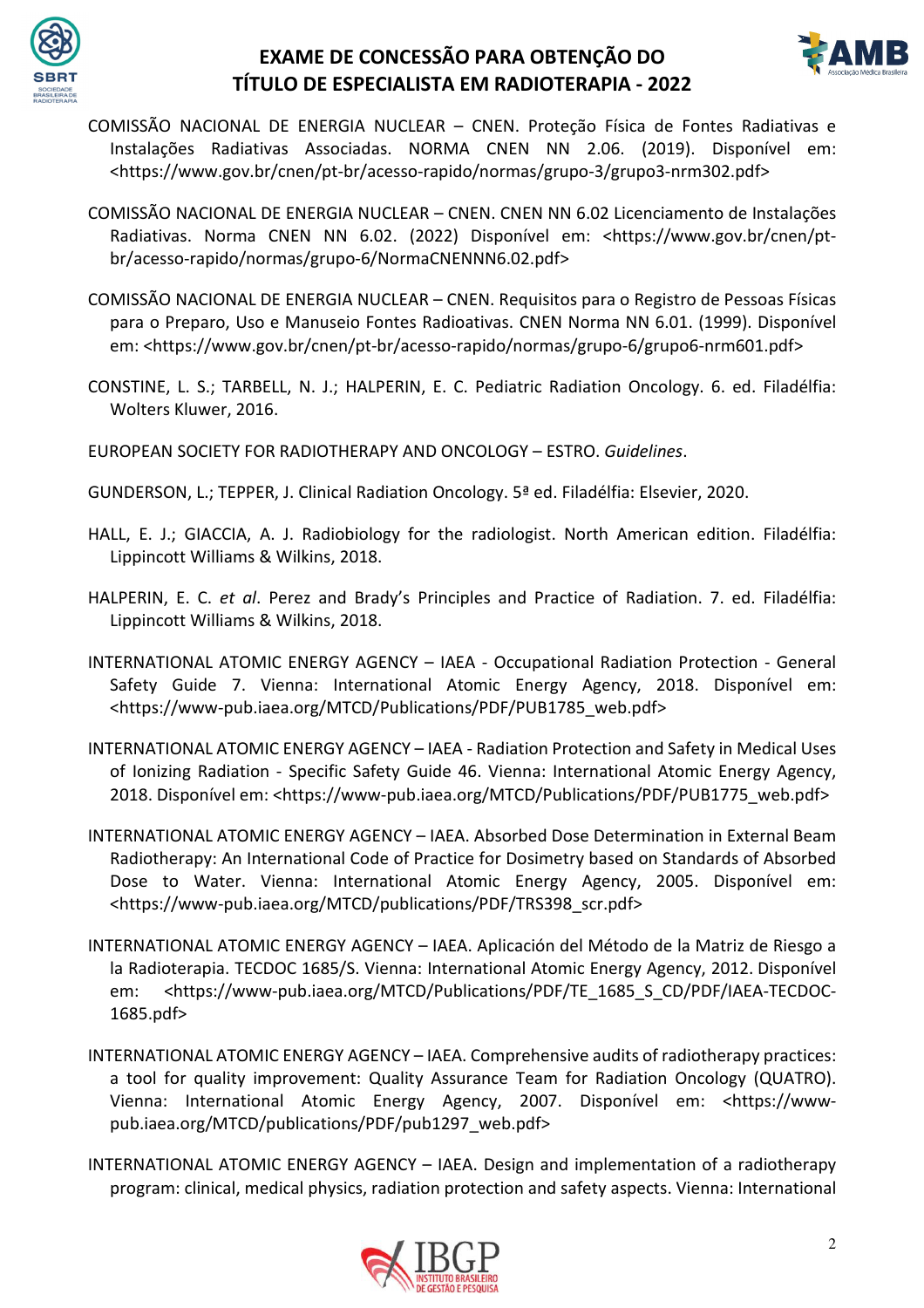



Atomic Energy Agency, 1998. Disponível em: <https://wwwpub.iaea.org/MTCD/Publications/PDF/te\_1040\_prn.pdf>

- INTERNATIONAL ATOMIC ENERGY AGENCY IAEA. Lessons Learned from Accidental Exposures in Radiotherapy. Safety Reports Series nº 17. Vienna: International Atomic Energy Agency, 2000. Disponível em: <https://www-pub.iaea.org/MTCD/Publications/PDF/Pub1084\_web.pdf>
- INTERNATIONAL ATOMIC ENERGY AGENCY IAEA. Radiation Oncology Physics: A Handbook for Teachers and Students; E.B. Podgorsak. Vienna: International Atomic Energy Agency, 2005. Disponível em: <https://www-pub.iaea.org/mtcd/publications/pdf/pub1196\_web.pdf>
- INTERNATIONAL ATOMIC ENERGY AGENCY IAEA. Radiation Protection and Safety of Radiation Sources: International Basic Safety Standards. General Safety Requirements Part 3 nº GSR Part 3. Vienna: International Atomic Energy Agency, 2014. Disponível em: <https://wwwpub.iaea.org/MTCD/Publications/PDF/Pub1578\_web-57265295.pdf>
- INTERNATIONAL ATOMIC ENERGY AGENCY IAEA. Radiation Protection in Design of Radiotherapy Facilities. Safety Reports Series nº 47. Vienna: International Atomic Energy Agency, 2006. Disponível em: <https://www-pub.iaea.org/MTCD/publications/PDF/Pub1223\_web.pdf>
- INTERNATIONAL COMMISSION ON RADIATION UNITS AND MEASUREMENTS (ICRU). Report 50: Prescribing, Recording and Reporting Photon Beam Therapy. Maryland, v. 26, n. 1, set. 1993. Disponível em: <https://icru.org/home/reports/prescribing-recording-and-reporting-photonbeam-therapy-report-50>
- INTERNATIONAL COMMISSION ON RADIATION UNITS AND MEASUREMENTS (ICRU). Report 62: Prescribing, Recording and Reporting Photon Beam Therapy (Supplement to ICRU Report 50). Maryland, v. 32, n. 1, nov. 1999. Disponível em: <https://icru.org/home/reports/prescribingrecording-and-reporting-photon-beam-therapy-report-62>
- INTERNATIONAL COMMISSION ON RADIATION UNITS AND MEASUREMENTS (ICRU). Report 71: Prescribing, Recording, and Reporting Electron Beam Therapy., Maryland, v. 4, n. 1, jun. 2004.
- INTERNATIONAL COMMISSION ON RADIATION UNITS AND MEASUREMENTS (ICRU). Report 83: Prescribing, Recording, and Reporting Photon-Beam Intensity-Modulated Radiation Therapy (IMRT). Journal of the International Commission on Radiation Units and Measurements (ICRU), Maryland, v. 10, n. 1, abr. 2010.
- INTERNATIONAL COMMISSION ON RADIATION UNITS AND MEASUREMENTS (ICRU). Report 91: Prescribing, Recording, And Reporting of Stereotactic Treatments with Small Photon Beams. Journal of the International Commission on Radiation Units and Measurements (ICRU), Maryland, v. 14, 31-53, 1 December 2014.
- INTERNATIONAL COMMISSION ON RADIATION UNITS AND MEASUREMENTS, Quantities and Units in Radiation Protection Dosimetry (Report 51), ICRU, Bethesda, MD (1993).
- INTERNATIONAL COMMISSION ON RADIOLOGICAL PROTECTION ICRP. Preventing Accidental Exposures from New External Beam Radiation Therapy Technologies. ICRP Publication 112, v. 39, n. 4, 2009.

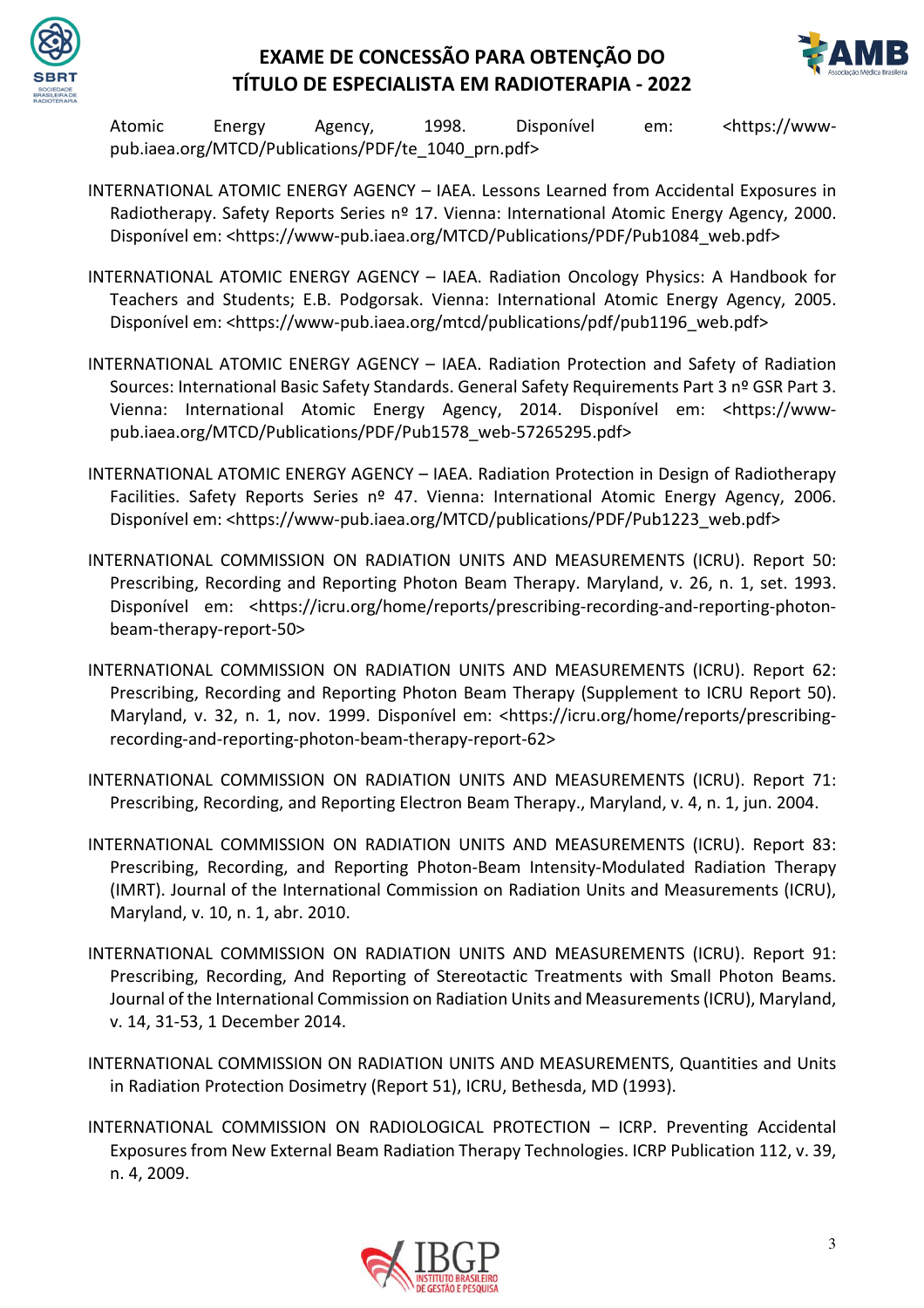



- INTERNATIONAL COMMISSION ON RADIOLOGICAL PROTECTION ICRP. Principles for Limiting Exposure of the Public to Natural Sources of Radiation. ICRP Publication 39, v. 14, n. 1, 2009.
- INTERNATIONAL COMMISSION ON RADIOLOGICAL PROTECTION, ICRP Statement on Tissue Reactions and Early and Late Effects of Radiation in Normal Tissues and Organs: Threshold Doses for Tissue Reactions in a Radiation Protection Context, ICRP Publication 118, Elsevier (2012).
- INTERNATIONAL COMMISSION ON RADIOLOGICAL PROTECTION, Pregnancy and Medical Radiation, Publication 84, Pergamon Press, Oxford and New York (2000).
- INTERNATIONAL COMMISSION ON RADIOLOGICAL PROTECTION, Prevention of High-dose-rate Brachytherapy Accidents, Publication 97, Elsevier (2005).
- INTERNATIONAL COMMISSION ON RADIOLOGICAL PROTECTION, Radiological Protection in Medicine, Publication 105, Elsevier (2007).
- INTERNATIONAL COMMISSION ON RADIOLOGICAL PROTECTION, The 2007 Recommendations of the International Commission on Radiological Protection, Publication 103, Elsevier (2007).
- JOINER, M.; van der KOGEL, A. Basic Clinical Radiobiology. 5ª ed. Taylor & Francis Ltd, 2018.
- KHAN, F. M.; GIBBONS, J. P.; SPERDUTO, P. W. Treatment Planning in Radiation Oncology. 4. ed. Philadelphia: Wolters Kluwer, 2016.
- NATIONAL COUNCIL ON RADIATION PROTECTION AND MEASUREMENTS NCRP. NCRP Report 151: Structural Shielding Design and Evaluation for Megavoltage and Gamma-Ray Radiotherapy Facilities. Maryland: NCRP, 2005.

NRG Oncology Contouring Atlases.

- PAWLICK, T.; DUNSCOMBE, P.; SCALLIET, P. Quality and Safety in Radiotherapy. Imaging in Medical Diagnosis and Therapy, William R. Hendee, Series Editor. CRC, Taylor & Francis Group, Boca Raton, FL, 2011, 643 pp.
- PODGORSAK, E. B. INTERNATIONAL ATOMIC ENERGY AGENCY IAEA. Radiation Oncology Physics: A Handbook for Teachers and Students. Disponível em: <https://wwwpub.iaea.org/mtcd/publications/pdf/pub1196\_web.pdf>
- RADIATION THERAPY ONCOLOGY GROUP RTOG. Atlas de contornos do RTOG.
- ROYAL COLLEGE OF RADIOLOGISTS. The timely delivery of radical radiotherapy: guidelines for the management of unscheduled treatment interruptions. 4<sup>th</sup> ed. Jan 2019.
- SAIFUL HUQ, M. *et al*. The report of Task Group 100 of the AAPM: Application of risk analysis methods to radiation therapy quality management. Med. Phys. 43 (7), July 2016.
- SCAFF, L. A. M. Física na Radioterapia: a base analógica de uma era digital. São Paulo: Projeto Saber, 2012. vol. 1 e vol. 2.
- SEGRETO H. R. C.; HEKD K. D.; MICHAEL B. D.; SEGRETO; R. A. Radiobiologia: da bancada à clínica. 1. ed. Scortecci, 2016.

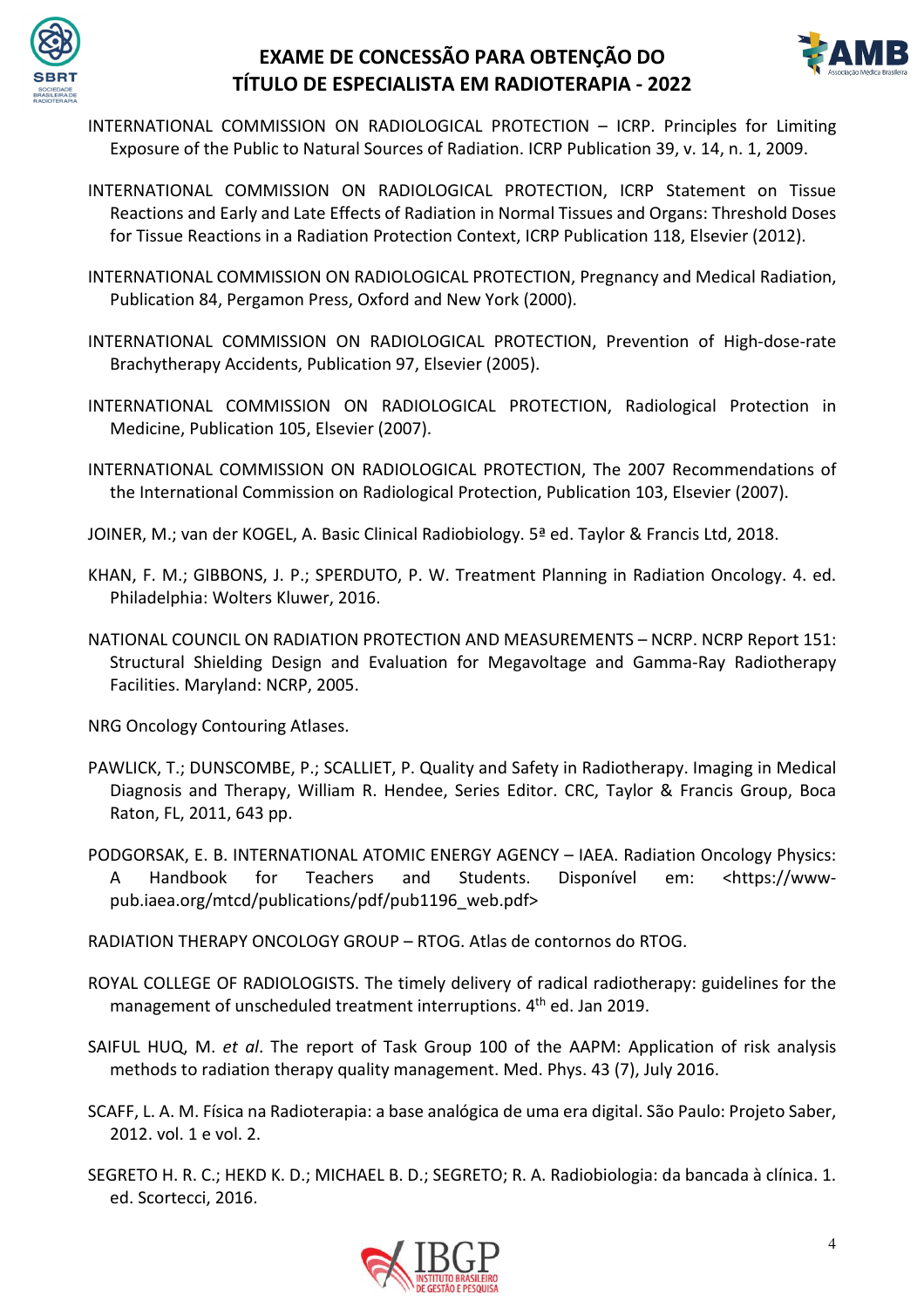



SEGRETO H. R. C.; HEKD K. D.; MICHAEL B. D.; SEGRETO; R. A. Radiobiologia: da bancada à clínica. 2. ed. Scortecci, 2022. *Versão E-Book*.

SEMINARS IN RADIATION ONCOLOGY. Edições a partir de 2016.

WORLD HEALTH ORGANIZATION. Radiation Risk Profile. 2008. Disponível em: <https://www.who.int/patientsafety/activities/technical/radiotherapy\_risk\_profile.pdf>